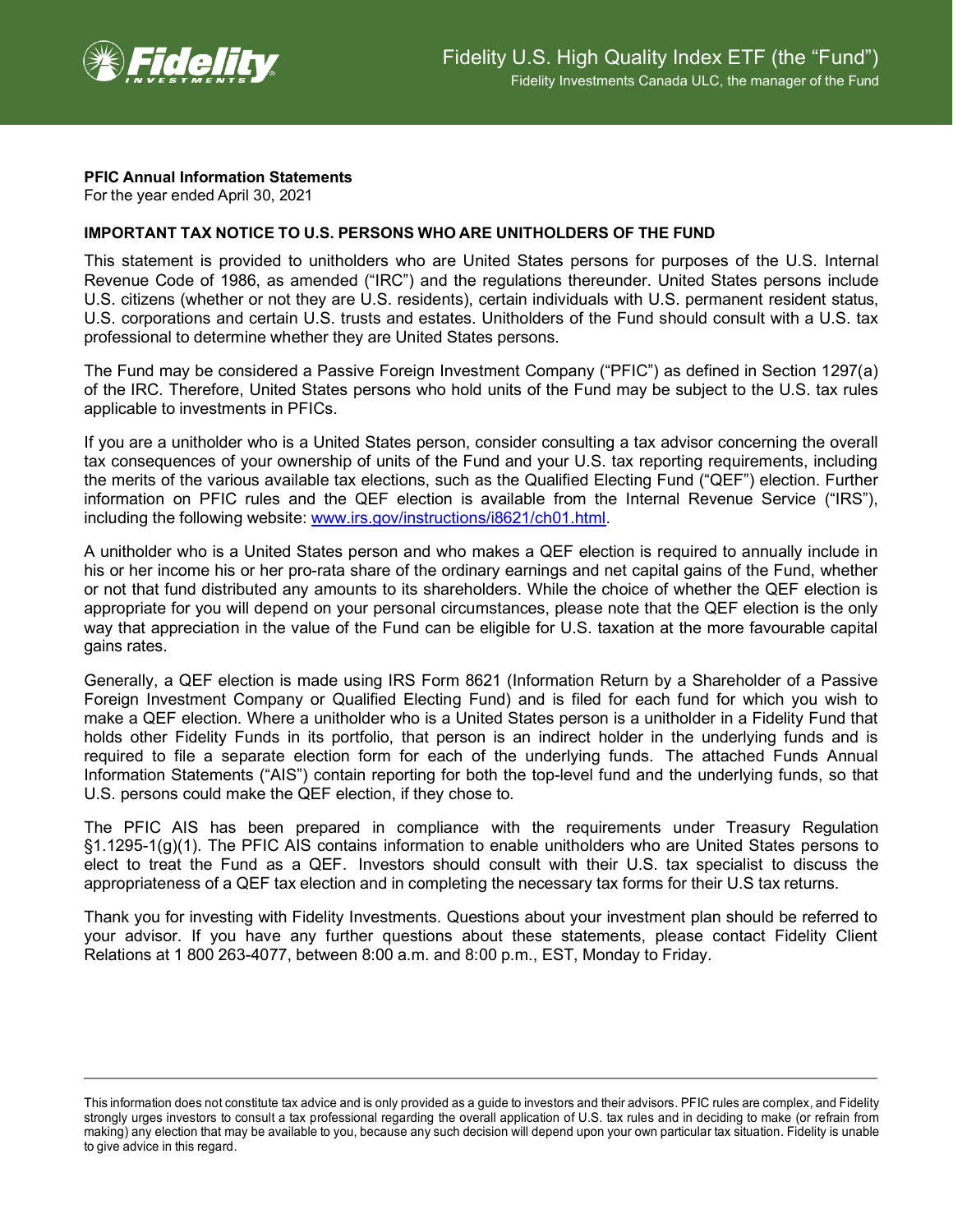

## **PFIC Annual Information Statements (US\$)**

For the Fund's PFIC taxation year ended April 30, 2021

- 1. This Information Statement applies to the PFIC taxation year of Fidelity U.S. High Quality Index ETF (the "Fund") commencing on May 01, 2020 and ending on April 30, 2021.
- 2. The per-unit, per-day amounts of ordinary earnings and net capital gains of the Fund and it's lower-tier Fund(s) as applicable, for the period specified in paragraph (1) are provided in the table:

| <b>FIDELITY FUND HELD DIRECTLY</b>                         |                                       |                                      | <b>ORDINARY</b><br><b>EARNINGS \$</b>            | <b>NET CAPITAL</b><br><b>GAIN \$</b>         |
|------------------------------------------------------------|---------------------------------------|--------------------------------------|--------------------------------------------------|----------------------------------------------|
| Fidelity U.S. High Quality Index ETF                       |                                       |                                      | 0.00655508                                       | 0.00578068                                   |
| <b>FIDELITY LOWER-TIER FUNDS HELD</b><br><b>INDIRECTLY</b> | <b>ORDINARY</b><br><b>EARNINGS \$</b> | <b>NET CAPITAL</b><br><b>GAIN \$</b> | <b>FUND'S U.S. TAX YEAR</b><br><b>COMMENCING</b> | <b>FUND'S U.S. TAX</b><br><b>YEAR ENDING</b> |
| Fidelity U.S. Money Market<br>Investment Trust             | 0.00000000                            | 0.00000000                           | May 01, 2020                                     | April 30, 2021                               |

To determine your pro-rata share of the amounts of ordinary earnings and net capital gains of the Fund and each of its lower-tier fund(s) held directly and indirectly, as applicable, multiply the per-unit per-day amounts indicated above by the number of units of the Fund held and the number of days you held the units during the Fund's PFIC taxation year.

Here is an example to illustrate the calculation using the per-unit, per-day factors.

You own 100 units of Fund A from the period May 1, 2020 through October 31, 2020. You purchased an additional 100 units of Fund A on November 1, 2020. You did not sell any units of the Fund at any time during the year. Fund A has a PFIC taxation year end of April 30, 2021.

The Fund's ordinary earnings were \$0.001 per unit, per day.

Result: Your ordinary earnings for 2021 of the directly held fund are (\$0.001 \* 183 days \* 100) + (\$0.001 \*180 days\* 200) = \$54.30

Use the same calculation method in the example above, to determine your pro-rata share of the amounts of ordinary earnings and capital gains for any applicable lower-tier Fund(s).

3. The per-unit amounts of cash and fair market value of other properties distributed or deemed distributed by the Fund during the period specified in paragraph(1) are provided in the below chart.

| <b>PAYMENT DATE</b> | <b>CASH/PROPERTY</b><br><b>DISTRIBUTIONS (\$)</b> |  |  |
|---------------------|---------------------------------------------------|--|--|
| June 30, 2020       | 0.08563244                                        |  |  |
| September 30, 2020  | 0.05540794                                        |  |  |
| December 31, 2020   | 0.08887321                                        |  |  |
| March 31, 2021      | 0.07545144                                        |  |  |
| <b>TOTAL</b>        | 0.30536502                                        |  |  |